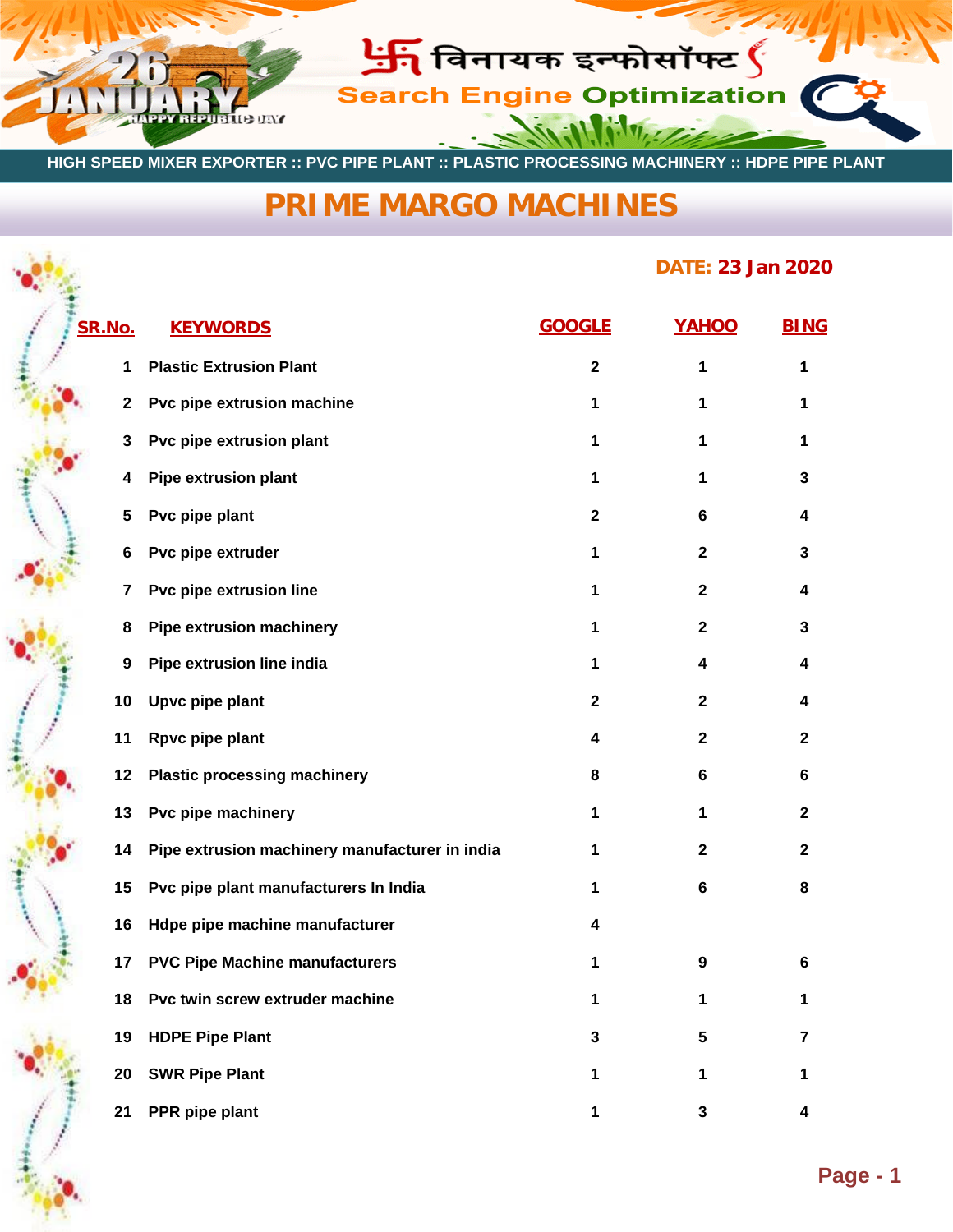| 22 | Pipe downstream equipment                     | 1            | 1            | 1               |
|----|-----------------------------------------------|--------------|--------------|-----------------|
| 23 | downstream equipments for pipe plant          | 1            | $\mathbf{2}$ | $\mathbf{2}$    |
| 24 | Downstream equipment manufacturer in india    | 1            | 1            | 1               |
| 25 | pvc pipe downstream equipment                 | 1            | 1            | 1               |
| 26 | <b>Plastic Auxiliary equipment India</b>      | $\mathbf{2}$ | $\mathbf{2}$ | 3               |
| 27 | Vacuum sizing tanks india                     | 1            | $\mathbf{2}$ | 3               |
| 28 | <b>Vacuum calibration tanks</b>               | 1            | 1            | 1               |
| 29 | High speed heater cooler mixer                | 3            | $\mathbf{2}$ | 3               |
| 30 | <b>High intensity mixer</b>                   | 3            | 1            | 1               |
| 31 | Pvc compounding mixer                         | 5            | 5            | 6               |
| 32 | Pvc compounding machine manufacturer in india | $\mathbf{2}$ | 1            | 1               |
| 33 | <b>PVC Mixer Cooler</b>                       | $\mathbf{2}$ | 5            | $5\phantom{.0}$ |
| 34 | PVC high speed mixer manufacturer in india    | 3            | 3            | 4               |
| 35 | <b>High speed mixer Exporter</b>              |              |              |                 |
| 36 | pvc mixer machine                             | $\mathbf{2}$ |              |                 |
| 37 | <b>Pvc plant automation</b>                   | 1            | 1            | 1               |
| 38 | Automated pvc compounding plant               | 1            | 1            | 1               |
| 39 | Material handling & conveying system          | 6            | $\mathbf{2}$ | $\overline{7}$  |
| 40 | Vacuum conveying system                       | 6            |              |                 |
| 41 | Storage silo plant India                      | 4            |              |                 |
| 42 | Pvc conveying & automation                    | 1            | 1            | 1               |
| 43 | Powder conveying system india                 | 1            |              |                 |
| 44 | Pvc compounding plant automation              | 1            | 1            | 1               |
| 45 | PVC pulverizer machine                        | 1            | 3            | 3               |
| 46 | <b>CPVC pulverizer machine</b>                | 1            | 1            | 1               |
| 47 | <b>LLDPE pulverizer machine</b>               | 1            | $\mathbf 2$  | $\mathbf{2}$    |

中学中の

一番 中心 リ

\*\*\*\*\*